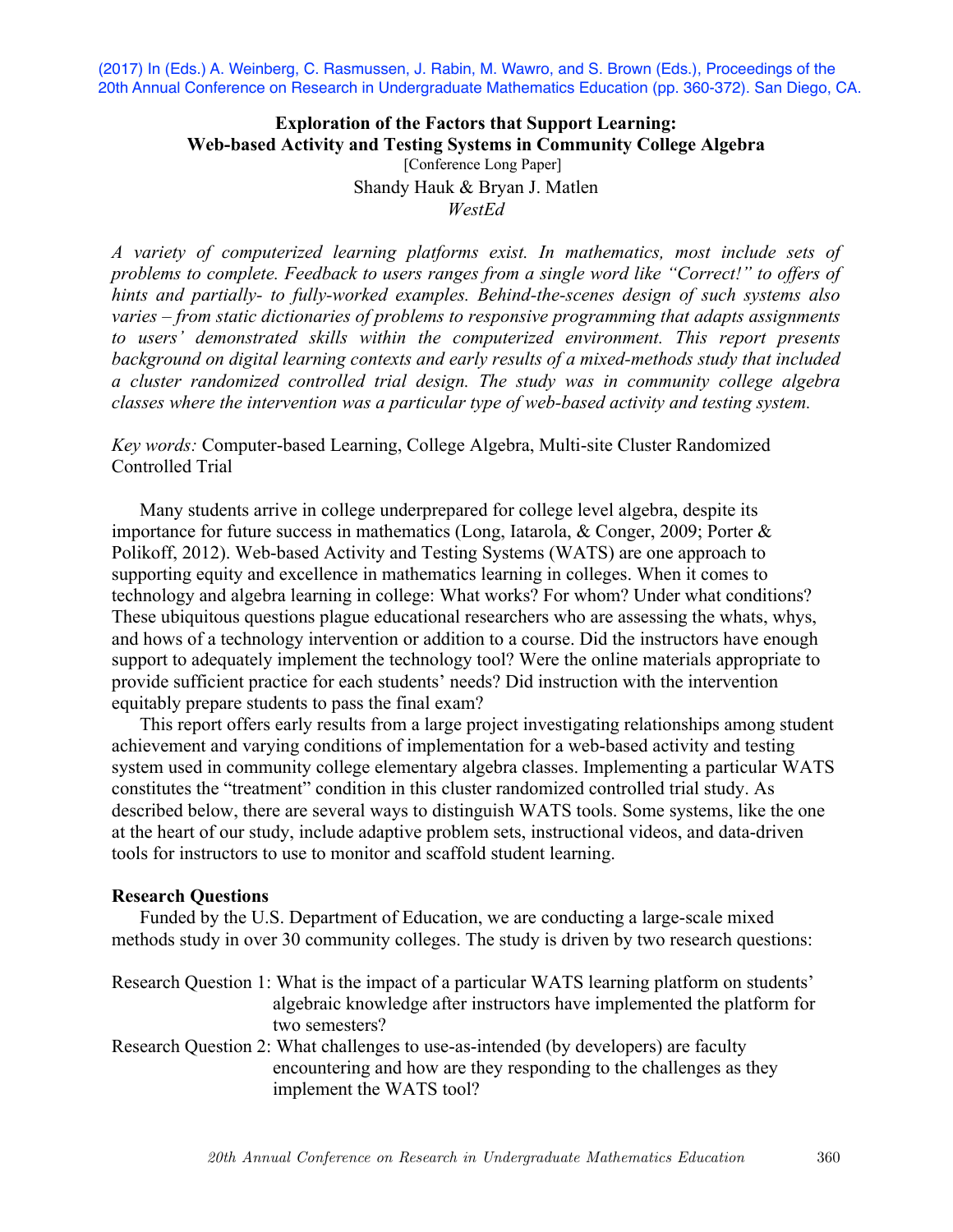## **Background and Conceptual Framing**

There are distinctions among dynamic and static learning environments (see Table 1). Though the focus of this report is a particular dynamic system, we offer information on both to situate what that means. WATS learning environments can vary along at least two dimensions: (1) the extent to which they adaptively respond to student behavior and (2) the extent to which they are based on a careful cognitive model.

|                     | Table 1. Conceptual framework of WATS environments based on adaptability and basis in a |  |  |
|---------------------|-----------------------------------------------------------------------------------------|--|--|
| theory of learning. |                                                                                         |  |  |

|                    |                | Type of Adaptivity in Design |                           |  |
|--------------------|----------------|------------------------------|---------------------------|--|
|                    |                | <i>Static</i>                | Dynamic                   |  |
| Is a particular    |                | Text and tasks with          | Adaptive tutoring systems |  |
| model of learning  | N <sub>O</sub> | instructional adaptation     | (e.g., ALEKS, Khan        |  |
| explicit in design |                | external to the materials    | Academy, ActiveMath)      |  |
| and implementation |                | Textbook design and use      | "Intelligent" tutoring    |  |
| (structure and     | Yes            | driven by fidelity to an     | systems (e.g., Cognitive  |  |
| processes)?        |                | explicit theory of learning  | Tutor)                    |  |

Static learning environments deliver content in a fixed order and contain scaffolds or feedback that are identical for all users. Although often informed by a learning theory, this type of system is distinguished from others in that it is not designed to immediately adapt to individual learning needs of users. An example of this type of environment might be online problem sets from a textbook that give immediate feedback to students such as "correct" or "incorrect." Studies of college algebra student achievement and attitudes when instruction uses these tools in conjunction with face-to-face instruction (e.g., computer-based homework rather than paper-and-pencil homework) is mixed, generally indicating that use will do no harm but is not particularly beneficial (e.g., Bishop, 2010; Buzzetto-More & Ukoha, 2009; Hauk, Powers, & Segalla, 2015).

Dynamic learning environments keep track of some user behaviors (e.g., errors, error rates, or time-on-problem) and use this information in a programmed decision tree that selects problem sets and/or feedback based on estimated mastery of specific skills. An example of an "adaptive" dynamic environment might be a system such as ALEKS or the "mastery challenge" approach now used in the online Khan Academy Mission structure. For example, in working on a particular skill (e.g., the distributive property) in the Algebra Mission, a behind-the-scenes data analyzer captures student performance on a "mastery challenge" set of items. Once a student gets six items in a row correct, the next level set of items in a programmed target learning trajectory is offered. Depending on the number and type of items the particular user answers incorrectly (e.g., on the path to six items in a row done correctly), the analyzer program identifies target content and assembles the next "mastery challenge" set of items. Some studies have found correlations between adaptive-dynamic systems and student learning (e.g., Murphy et al. 2014). However, other than our own, we are unaware of any large-scale experimental studies assessing the efficacy of adaptive-dynamic systems in college mathematics.

Above and beyond responsive assignment generation, programming in a "cognitively-based" dynamic environment is informed by a theoretical model that asserts the cognitive processing necessary for acquiring skills (Anderson et al. 1995; Koedinger & Corbett, 2006). For instance, instead of specifying only that graphing is important and should be practiced, a cognitively-based environment also will specify the student thinking and skills needed to comprehend graphing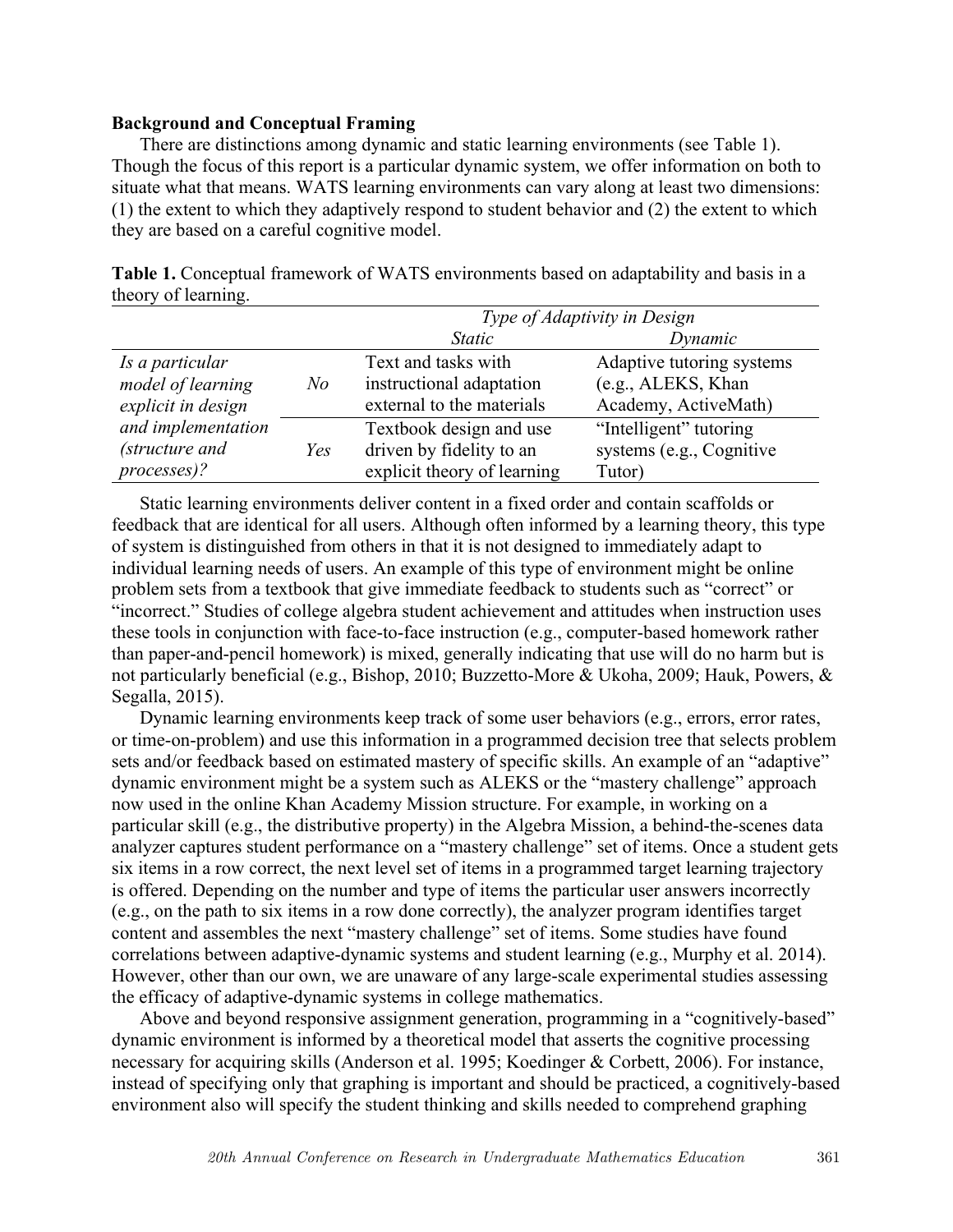(e.g., connecting spatial and verbal information), and provide feedback and scaffolds that support these cognitive processes (e.g., visuo-spatial feedback and graphics that are integrated with text). In cognitively-based environments, scaffolds themselves can also be adaptive. For example, more scaffolding through examples can be provided early in learning and scaffolding can fade as a student acquires expertise (Ritter et al., 2007). Like other dynamic systems, cognitively-based systems can also provide summaries of student progress, which better enable teachers to support struggling students. The efficacy of early computer versions of such an approach has been documented in some large-scale studies in high school and college settings (Koedinger & Sueker, 1996; Koedinger et al., 1997). However, no fully tested cognitively-based web-based activity and testing system currently exists for college students learning algebra.

As mentioned, several adaptive dynamic systems do exist (e.g., ALEKS, Khan Academy "Missions"). The particular WATS investigated in our study is accessed on the internet and is designed primarily for use as replacement for some in-class individual seatwork and some homework. *Note*: We report here on data collected from the first of two years of study. The second year of the study – which repeats the design of the first – is currently underway. Hence, we purposefully under-report some details.

### **Methods**

The study we report here uses a mixed methods approach that combines a multi-site cluster randomized trial with an exploration of instructor and student experiences. Half of instructors at each community college site were assigned to use a particular WATS in their instruction (treatment condition), the other half taught as they usually would, barring the use of the Treatment WATS tool though other WATS might be used (control condition). Faculty participated for two semesters in order to allow instructors to familiarize themselves with implementing the WATS with their local algebra curriculum. Specifically, the first term in Fall was a "practice" semester to field-test the intervention and the second semester of the same academic year was the "efficacy" study from which data were analyzed.

### **Sampling Strategy**

Rather than recruit a sample by convenience, which is likely to result in poor generalizability, we utilized a stratified sampling approach developed by Tipton (2014). This method is a way of recruiting a sample that is compositionally similar to the target population for which the results of the study are meant to generalize. The target population for this study was defined as students at all community colleges in semester-long elementary algebra courses (also known as "developmental" or "beginning" algebra, the equivalent of a first year of algebra), in the U.S. state where the study took place. This population was selected in part because the state is large and diverse, and in part because we sought to decrease variability that may result from differing high school mathematics standards and graduation requirements across multiple states.

To recruit a sample that was compositionally similar to the target population, we first created a database that included information about all eligible community college sites (more than 100 across the state). We included information on college-level characteristics that existing research suggests will correlate with the study outcome (e.g., the average age of students at the college, the proportion of adjunct faculty, the proportion of students enrolled in remedial math courses). We conducted a cluster analysis on these potential covariates with all of the eligible colleges. The analysis resulted in a five-cluster solution that explained 29% of the variance between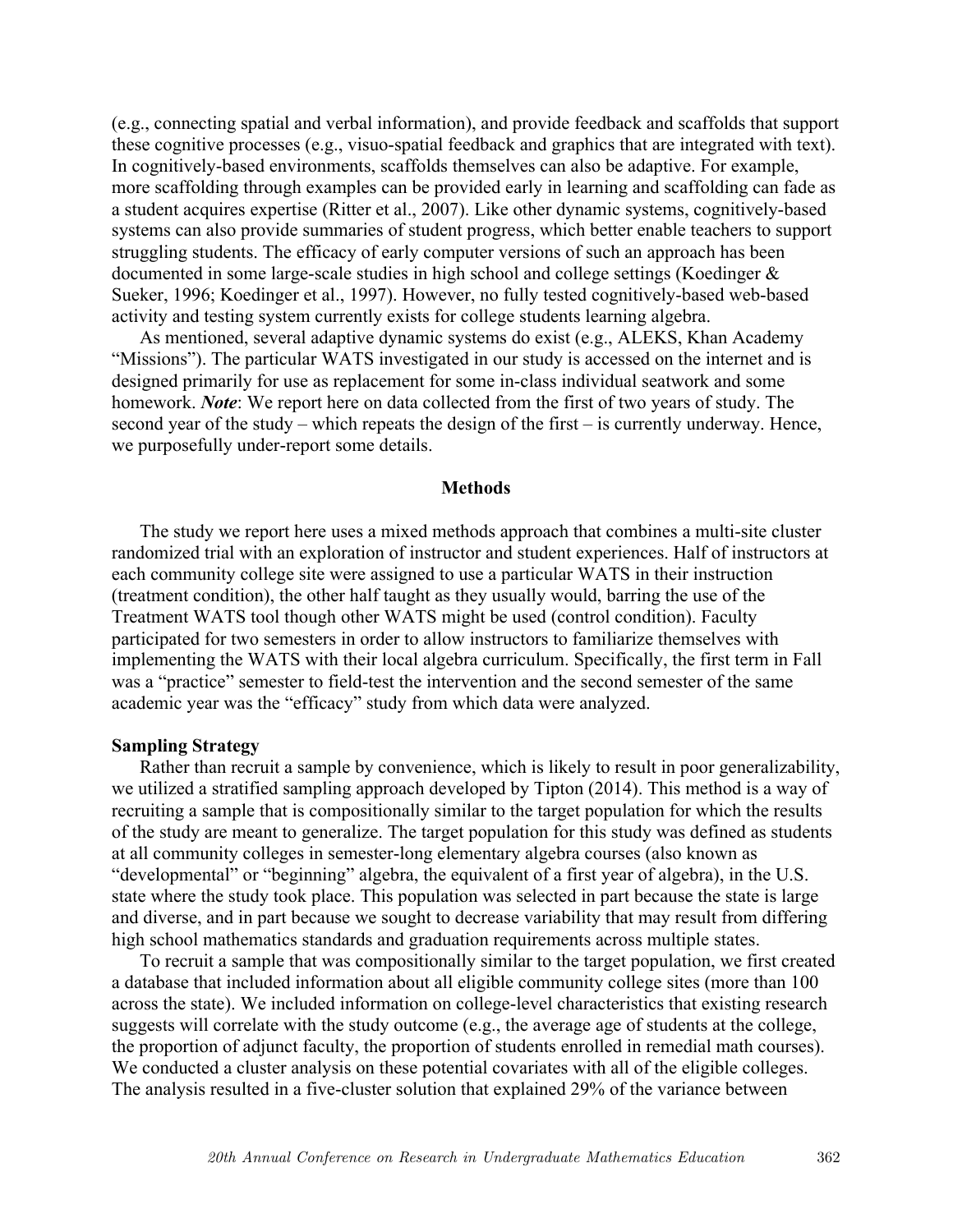colleges. Examination of the characteristics that were unique to each cluster yielded the following descriptive observations:

- *Cluster 1*. Represented 25% of colleges. These are colleges with a total student enrollment near the average (across all community colleges in the state) whose students tend to take more credits in the evening relative to colleges in other clusters. Cluster 1 colleges have more Temporary Faculty, and more Hispanic students, African American students, and students over 40 years old.
- *Cluster 2*. Represented 15% of colleges. These colleges serve primarily students aged 25 and above who take fewer credits and more commonly are evening students.
- *Cluster 3*. Represented 22% of colleges. These are colleges with a total student enrollment near the state average where students are more commonly Asian, younger, and enrolled full time during the day.
- *Cluster 4*. Represented 23% of colleges. Cluster 4 represents smaller colleges that have a higher proportion of white students that tend to be younger, mostly full-time, and take fewer evening courses.
- *Cluster 5*. Represented 15% of colleges. These are larger colleges that have more Hispanic and younger students. Students tend to take more daytime courses, with more fulltime loads and many remedial mathematics courses and high remedial math enrollment.

Our recruitment efforts aimed to include a proportionate number of colleges within each of the five clusters. Recruitment for the first cohort of participants yielded a study sample of colleges similar to the overall distribution across clusters that was the target for the sample. Due to attrition (instructors leaving the study), the representation shifted away from the target slightly for Clusters 1 and 4 by the end of the second term (see Figure 1).



**Figure 1.** Recruited, target, and end of spring sample proportions across clusters.

# **Sample for this Report**

Initial enrollment in the study included 89 instructors across 38 college sites. Attrition of instructors from initial enrollment to the end of the spring efficacy data semester was significant (68%). For this report, we analyzed the data from 510 students of 29 instructors across 18 colleges. Student and instructor numbers related to the data reported on here are shown in Table 2 and characteristics of the teachers and colleges are presented in Table 3.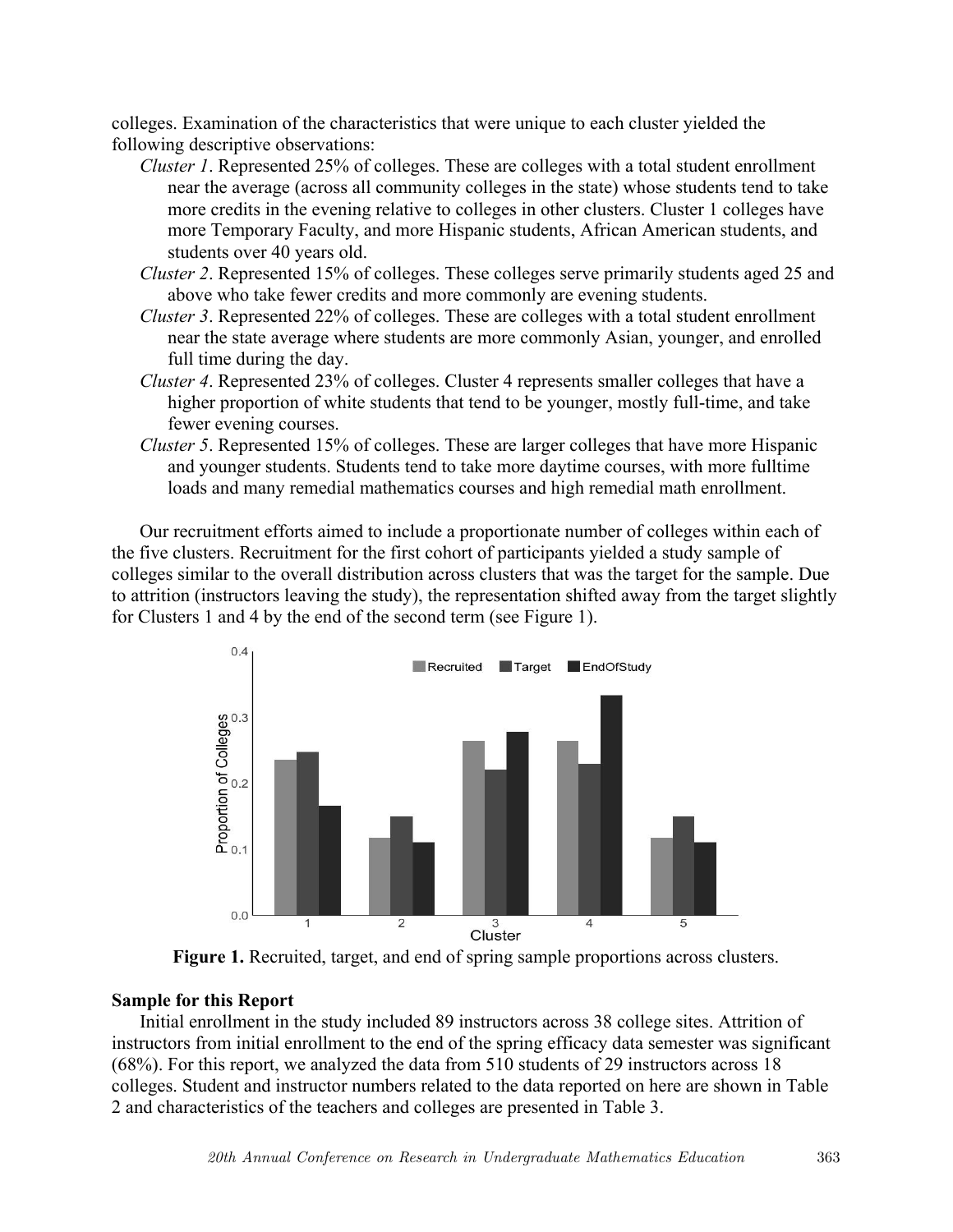|           | <b>Table 2.</b> Counts of Histractors, Buddents, and Concers in the Buddy. |                 |             |  |  |
|-----------|----------------------------------------------------------------------------|-----------------|-------------|--|--|
| Condition | Instructors                                                                | <b>Students</b> | $Colleges*$ |  |  |
| Control   |                                                                            | 328             |             |  |  |
| Treatment |                                                                            | 182             |             |  |  |
| Total     |                                                                            | 510             |             |  |  |
| .         | .                                                                          |                 | . .         |  |  |

**Table 2.** Counts of Instructors, Students, and Colleges in the Study.

\* Note: there were multiple instructors at some colleges.

**Table 3***.* Descriptive statistics for the student and instructor populations across the colleges in the study, by condition.

|        |             |                                                                                                                                                                                                                                                                                                                                                                                                                                                                                                                                                                                                                                                                                                                                                                                                                                                                | Treatment        |           | Control                           |           |
|--------|-------------|----------------------------------------------------------------------------------------------------------------------------------------------------------------------------------------------------------------------------------------------------------------------------------------------------------------------------------------------------------------------------------------------------------------------------------------------------------------------------------------------------------------------------------------------------------------------------------------------------------------------------------------------------------------------------------------------------------------------------------------------------------------------------------------------------------------------------------------------------------------|------------------|-----------|-----------------------------------|-----------|
|        |             |                                                                                                                                                                                                                                                                                                                                                                                                                                                                                                                                                                                                                                                                                                                                                                                                                                                                | $\boldsymbol{M}$ | <i>SD</i> | M                                 | SD        |
|        |             |                                                                                                                                                                                                                                                                                                                                                                                                                                                                                                                                                                                                                                                                                                                                                                                                                                                                |                  |           | <b>Student Characteristics</b>    |           |
|        |             | Enrollment                                                                                                                                                                                                                                                                                                                                                                                                                                                                                                                                                                                                                                                                                                                                                                                                                                                     | 26,520           | 10,240    | 25,300                            | 18,200    |
|        |             | U.S. Citizens                                                                                                                                                                                                                                                                                                                                                                                                                                                                                                                                                                                                                                                                                                                                                                                                                                                  | 0.88             | 0.05      | 0.88                              | 0.12      |
|        |             | Math Basic Retention*                                                                                                                                                                                                                                                                                                                                                                                                                                                                                                                                                                                                                                                                                                                                                                                                                                          | 0.80             | 0.03      | 0.82                              | 0.06      |
|        |             | African American                                                                                                                                                                                                                                                                                                                                                                                                                                                                                                                                                                                                                                                                                                                                                                                                                                               | 0.04             | 0.03      | 0.06                              | 0.03      |
|        |             | Asian                                                                                                                                                                                                                                                                                                                                                                                                                                                                                                                                                                                                                                                                                                                                                                                                                                                          | 0.11             | 0.07      | 0.15                              | 0.14      |
|        | Proportions | Hispanic                                                                                                                                                                                                                                                                                                                                                                                                                                                                                                                                                                                                                                                                                                                                                                                                                                                       | 0.49             | 0.21      | 0.41                              | 0.19      |
|        |             | Native American                                                                                                                                                                                                                                                                                                                                                                                                                                                                                                                                                                                                                                                                                                                                                                                                                                                | 0.00             | 0.00      | 0.01                              | 0.02      |
|        |             | White                                                                                                                                                                                                                                                                                                                                                                                                                                                                                                                                                                                                                                                                                                                                                                                                                                                          | 0.27             | 0.17      | 0.30                              | 0.16      |
|        |             | Below 25                                                                                                                                                                                                                                                                                                                                                                                                                                                                                                                                                                                                                                                                                                                                                                                                                                                       | 0.61             | 0.05      | 0.58                              | 0.07      |
|        |             | 25 and Above                                                                                                                                                                                                                                                                                                                                                                                                                                                                                                                                                                                                                                                                                                                                                                                                                                                   | 0.39             | 0.02      | 0.42                              | 0.03      |
|        |             | Day Students                                                                                                                                                                                                                                                                                                                                                                                                                                                                                                                                                                                                                                                                                                                                                                                                                                                   | 0.76             | 0.04      | 0.72                              | 0.11      |
|        |             | <b>Evening Students</b>                                                                                                                                                                                                                                                                                                                                                                                                                                                                                                                                                                                                                                                                                                                                                                                                                                        | 0.18             | 0.04      | 0.16                              | 0.04      |
|        |             |                                                                                                                                                                                                                                                                                                                                                                                                                                                                                                                                                                                                                                                                                                                                                                                                                                                                |                  |           | <b>Instructor Characteristics</b> |           |
|        |             | Part Time Faculty                                                                                                                                                                                                                                                                                                                                                                                                                                                                                                                                                                                                                                                                                                                                                                                                                                              | 0.45             | NA        | 0.33                              | <b>NA</b> |
|        |             | <b>Years Experience Teaching Math</b>                                                                                                                                                                                                                                                                                                                                                                                                                                                                                                                                                                                                                                                                                                                                                                                                                          | 15.78            | 8.86      | 15.54                             | 6.59      |
|        |             | Semesters of Algebra Teaching                                                                                                                                                                                                                                                                                                                                                                                                                                                                                                                                                                                                                                                                                                                                                                                                                                  | 18.60            | 11.99     | 15.36                             | 13.82     |
| asures |             | roportion retention in remedial mathematics courses                                                                                                                                                                                                                                                                                                                                                                                                                                                                                                                                                                                                                                                                                                                                                                                                            |                  |           |                                   |           |
|        |             | A great deal of textual, observational, and interview data were gathered last year and will<br>nered again for the second iteration of the study. These data allow analysis of impact<br>search Question 1) and careful analysis of the intended and actual use of the learning<br>ironment and the classroom contexts in which it is enacted – an examination of<br>lementation structures and processes (Research Question 2). Indices of specific and gene<br>lity derived from this work also will play a role in HLM generation and interpretation in<br>hing year. The instruments are summarized below. With the exception of the observation<br>rview tools, all measures were administered online.<br>structor Instruments<br>Technology and Teaching Survey. This survey measures teachers' self-reported ability to<br>use technology for teaching. |                  |           |                                   |           |
|        |             | Perspectives Survey. This survey consists of questions related to teachers' background                                                                                                                                                                                                                                                                                                                                                                                                                                                                                                                                                                                                                                                                                                                                                                         |                  |           |                                   |           |

\* Proportion retention in remedial mathematics courses

# **Measures**

A great deal of textual, observational, and interview data were gathered last year and will be gathered again for the second iteration of the study. These data allow analysis of impact (Research Question 1) and careful analysis of the intended and actual use of the learning environment and the classroom contexts in which it is enacted – an examination of implementation structures and processes (Research Question 2). Indices of specific and generic fidelity derived from this work also will play a role in HLM generation and interpretation in the coming year. The instruments are summarized below. With the exception of the observation and interview tools, all measures were administered online.

# *Instructor Instruments*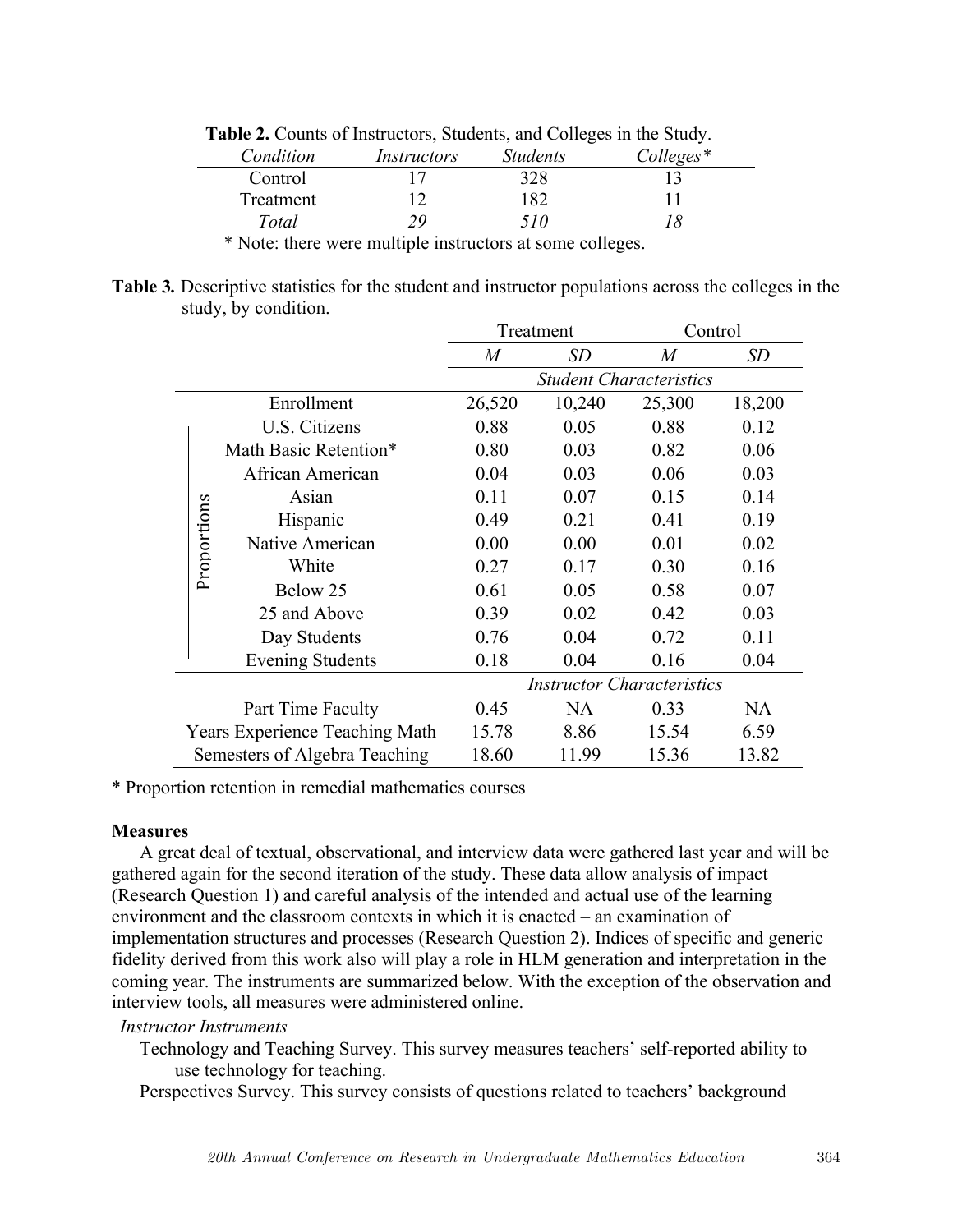(e.g., years of experience teaching algebra, demographic information) as well as their attitudes and perspectives about teaching.

- Measures of Effective Teaching Algebra Test. This test was developed, piloted, and validated by the Educational Testing Service as part of the *Measures of Effective Teaching* (MET) project. It assesses instructors' pedagogical content knowledge in developmental algebra.
- Weekly Instructor Logs. After extensive pilot testing, weekly logs were developed that ask about course format, topics, and resources used for that week's instruction.
- Observation & Interview. The observation protocol captures a variety of information, including frequency of mention of WATS use, work completed in a WATS (treatment or other), teacher in-class use of WATS tools, as well as amount of time spent in whole class, group, and individual work. The interview focus is on the successes and challenges teachers face in using a WATS as part of instruction.

*Student Instruments*

- Mathematics Diagnostic Testing Project (MDTP) Assessment. The MDTP serves as the study's primary student outcome measure. The *Algebra Readiness* form is the pre-test administered at the start of the semester and the *Elementary Algebra* form is the endof-semester post-test. The MDTP tests have been shown to be valid and reliable measures of students' algebraic understanding (Gerachis & Manaster, 1995).
- Student Background Questionnaire. This survey asks students about academic and demographic information such as academic history in mathematics, eligibility for financial aide
- Motivated Strategies for Learning Questionnaire (MSLQ). This questionnaire measures students' motivation and attitudes towards mathematics.
- Student Evaluation of Teaching Survey. The evaluation survey asks students to assess their experience in the course using Likert-scale questions.

The way performance is calculated is a non-trivial issue in educational measurement. One way to estimate student achievement on the MDTP tests is to calculate the raw percentage correct (i.e., summing the number of correct scores, and dividing by the total possible score). However, such a calculation does not take into consideration other parameters of interest, such as item difficulty, that provide added information that can be used to estimate student ability. To address this issue, we used a multilevel extension of the two-parameter logistic item response theory model to compute student pre- and post-test scale scores (Birnbaum, 1968). Specifically, we computed response-pattern *expected a posteriori* estimates (EAP scores; Thissen & Orlando, 2001) for each student. Similarly, we created EAP average scores for each classroom (a teacherlevel score). We used individual and classroom aggregate student EAP scores in the analytic model described below.

## **Results**

### **Quantitative Analysis**

The study employed Hierarchical Linear Modeling (HLM), controlling for students' pretest MDTP EAP scores, to estimate the impact of WATS use on student achievement. The hierarchical modeling approach accounts for the nested structure of the sample (Raudenbush & Bryk, 2002), specifically the nesting of students within instructors. Preliminary analysis revealed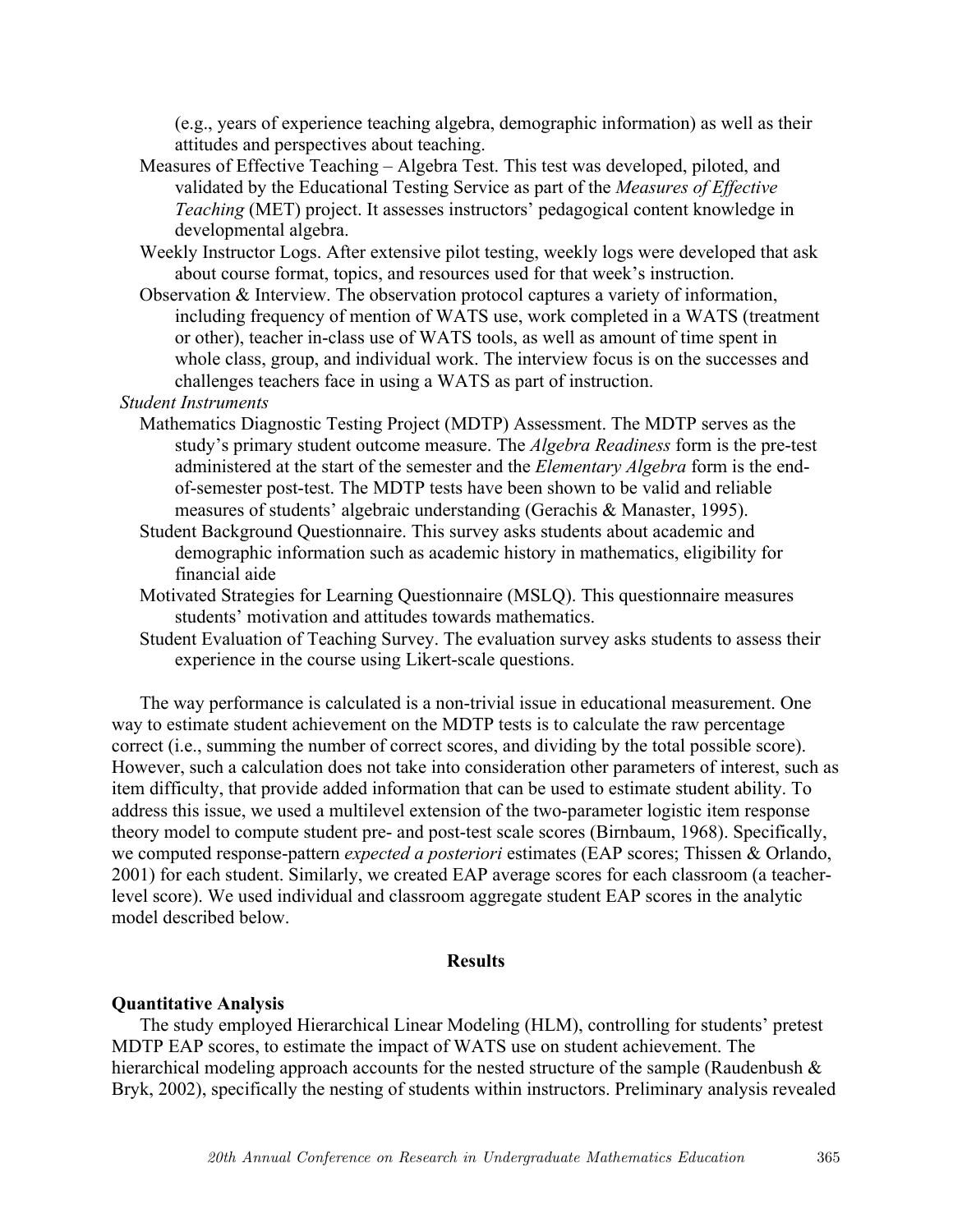that the HLM choice was justified, as the intra-class correlation in the unconditional model was 0.36, suggesting that the observations were not independent (i.e., student scores varied based on their classroom – statistically, the teacher mattered – so other approaches, such as single-level regression, would be inappropriate). The specific HLM model we used:

$$
Y_{ij} = \beta_{00} + \beta_{01}(WATS)_j + \beta_{10}(StuPre)_{ij} + \beta_{02}(InstrumentorPre)_j + \xi_{0j} + \epsilon_{I0}
$$
 (Equation A)

In the equation above,

- $Y_{ii}$  is the MDTP post-test EAP score for the *i*-th student of the *j*-th instructor;
- $\beta_{00}$  is the grand mean of EAP scores across all students;
- $(WATS)$  is a dichotomous variable indicating instructor assignment to use the particular treatment WATS or not;
- $\beta_{10}(StuPre)_{ij}$  is the student MDTP pre-test EAP score;
- $\overline{\beta}_{02}$ (*InstructorPre*)<sub>j</sub> is the MDTP pre-test EAP estimate for all students in the class of instructor *j*;
- $\xi_{0I}$  and  $\varepsilon_{I0}$  represent a random effect term for instructors and a random error term, respectively.

All covariates were grand-mean centered to achieve the desired model interpretation (i.e., covariates were transformed to be centered on a mean of zero). Importantly, the impact of the treatment WATS use is captured by  $\beta_{01}$ .

*Baseline equivalence*. The What Works Clearinghouse (2014) considers baseline differences with a Hedges  $g \le 0.25$  to be within the range of statistical correction. However, differences of Hedges  $g > 0.25$  are considered not amenable to statistical correction. As can be seen in Table 4, both situations occurred. The differences between Instructor mean EAP scores (i.e., classroom average) and student pre-test raw scores were moderate between the two conditions. However, the difference between student pre-test EAP scores was substantive across conditions (*g =* 0.30). The EAP pretest difference for students is large enough that the analytic sample might be considered non-equivalent at baseline on this variable (below, we discuss details that attempt to address this difference).

|                                       | Effect Size |       | <b>WATS</b> | Control |      |
|---------------------------------------|-------------|-------|-------------|---------|------|
|                                       | Hedges g    | M     | SD          | M       | SD   |
| <b>Student Pre</b><br>(Raw Scores)    | 0.25        | 30.58 | 8.27        | 28.54   | 7.82 |
| <b>Student Pre</b><br>(EAP Scores)    | 0.30        | 0.45  | 1.10        | 0.14    | 0.99 |
| <b>Instructor</b> Pre<br>(EAP Scores) | 0.08        | 0.22  | 0.53        | 0.18    | 0.39 |

**Table 4***.* Baseline equivalence analysis on the analytic sample.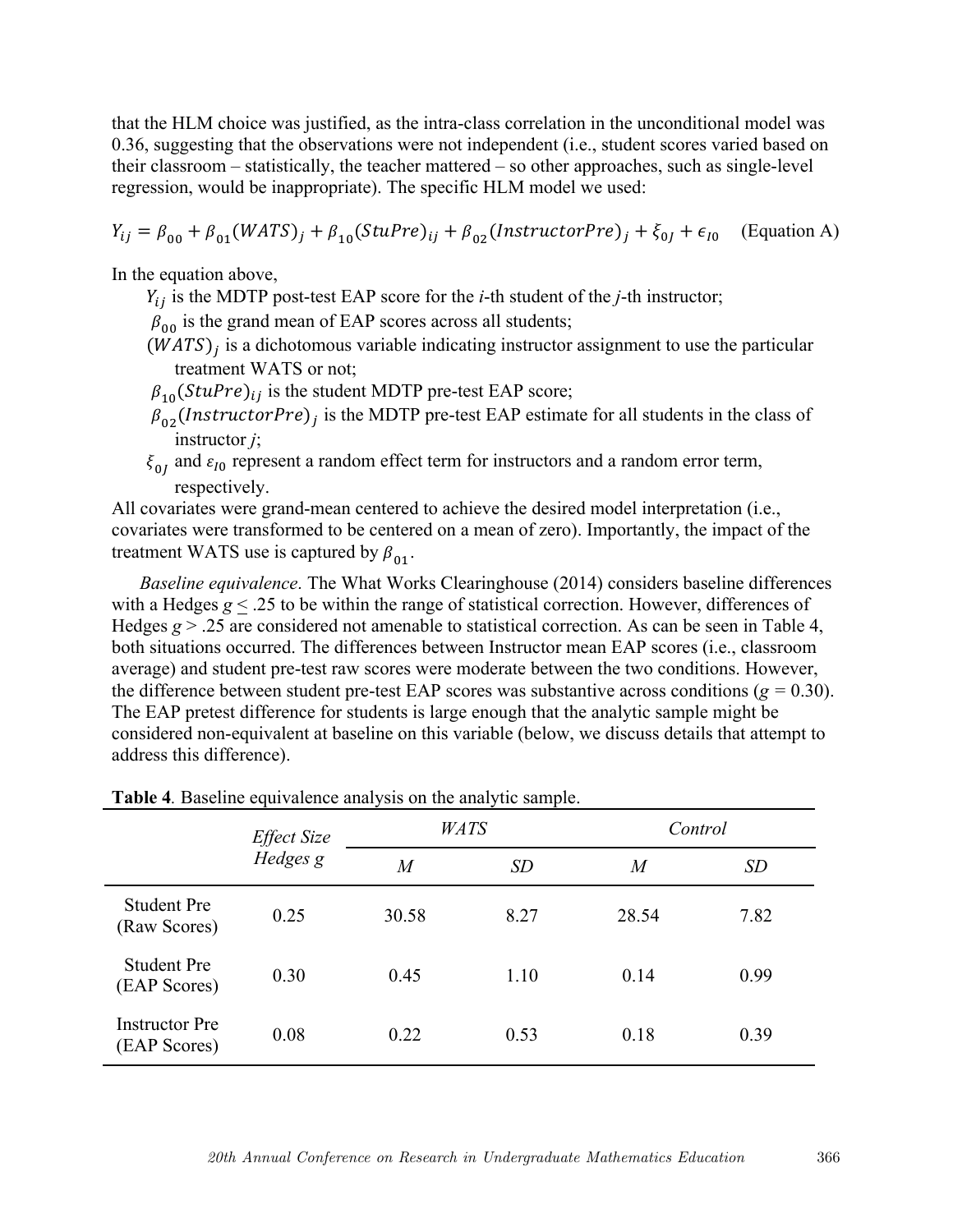*Intervention impact.* The aim of the impact analysis was to address the question: After controlling for student and classroom-level average pre-test scores, what is the impact of the WATS intervention on students' elementary algebra knowledge, as measured by the MDTP? To address this question, we use Equation A to estimate the average impact of going from the control to the treatment condition. Ideally, what we are interested in is this: what would a control students' algebra achievement be if his/her instructor, in an alternative universe, were assigned to the treatment group? Because students cannot participate to both conditions simultaneously, our randomized trial is a proxy for this counterfactual scenario. The results of random and fixed effects in the model are presented in Tables 5 and 6, respectively.

The random effects (Table 5), tell us that the amount of variance that the instructor-level accounts for (i.e., the intraclass correlation) is about 28% (from Table 5 and a quick calculation, we see instructor variance divided by the total variance  $= 0.16/(0.40+0.16)=0.28$ ). This means that student level values are not independent. Put another way, students within classrooms were more similar to each other than students between classrooms. The intraclass correlation justifies our hierarchical analytic approach over single level regression. More generally (and in future work), we want to look at what instructors are doing to see how the instructor-level activity is shaping student achievement. The fixed effect model estimates are provided in Table 6. Controlling for students' pretest EAP scores, we found that using this particular WATS platform corresponded to a **0.35** increase in students' post-test EAP scores. This difference is considered a statistically significant positive effect ( $p < .05$ ). The Hedges *g* value for this effect is 0.32, which is judged to be substantively important for educational research studies of this type (WWC, 2014). The 95% confidence interval around the effect estimate was 0.14 - 0.50, which is large, but spans an exclusively positive range.

|                                  | Variance | <b>Standard Deviation</b> |
|----------------------------------|----------|---------------------------|
| Instructor $\xi_{0I}$            | 0.16     | (140)                     |
| Level-1 Error $\varepsilon_{10}$ | 0.40     | 0.63                      |

**Table 5.** Random effects of the model.

|                            | Estimate | <i>St. Error</i> | <i>p</i> -value |
|----------------------------|----------|------------------|-----------------|
| Intercept $\beta_{00}$     | $-0.10$  | 0.10             | 0.34            |
| WATS $\beta_{01}$          | 0.35     | 0.16             | 0.04            |
| StudentPre $\beta_{10}$    | 0.73     | 0.03             | $\leq 0.01$     |
| InstructorPre $\beta_{02}$ | 0.30     | 0 19             | () 13           |

**Table 6**. Fixed effect results of the model.

Using raw MDTP scores (instead of EAP estimates) as outcomes and covariates in the model, we obtained similar results. In the raw score model, the impact of WATS was estimated to result, on average, in a 2.57 point increase in student raw score. This was a statistically significant positive effect ( $p = 0.04$ , *SE* = 1.18, *Hedges g* = 0.32). The control group mean was estimated at 22.04 (out of 50 points), thus, the 2.57 point difference corresponds to nearly 12 percentage points increase in post-test scores relative to the control group  $(2.57 / 22.04 * 100 =$ 11.66). Since baseline differences between treatment and control group student raw scores were within the range of statistical correction, the similarity between the two *models* (raw score and EAP score models) is important, providing more confidence in the estimates of positive impact.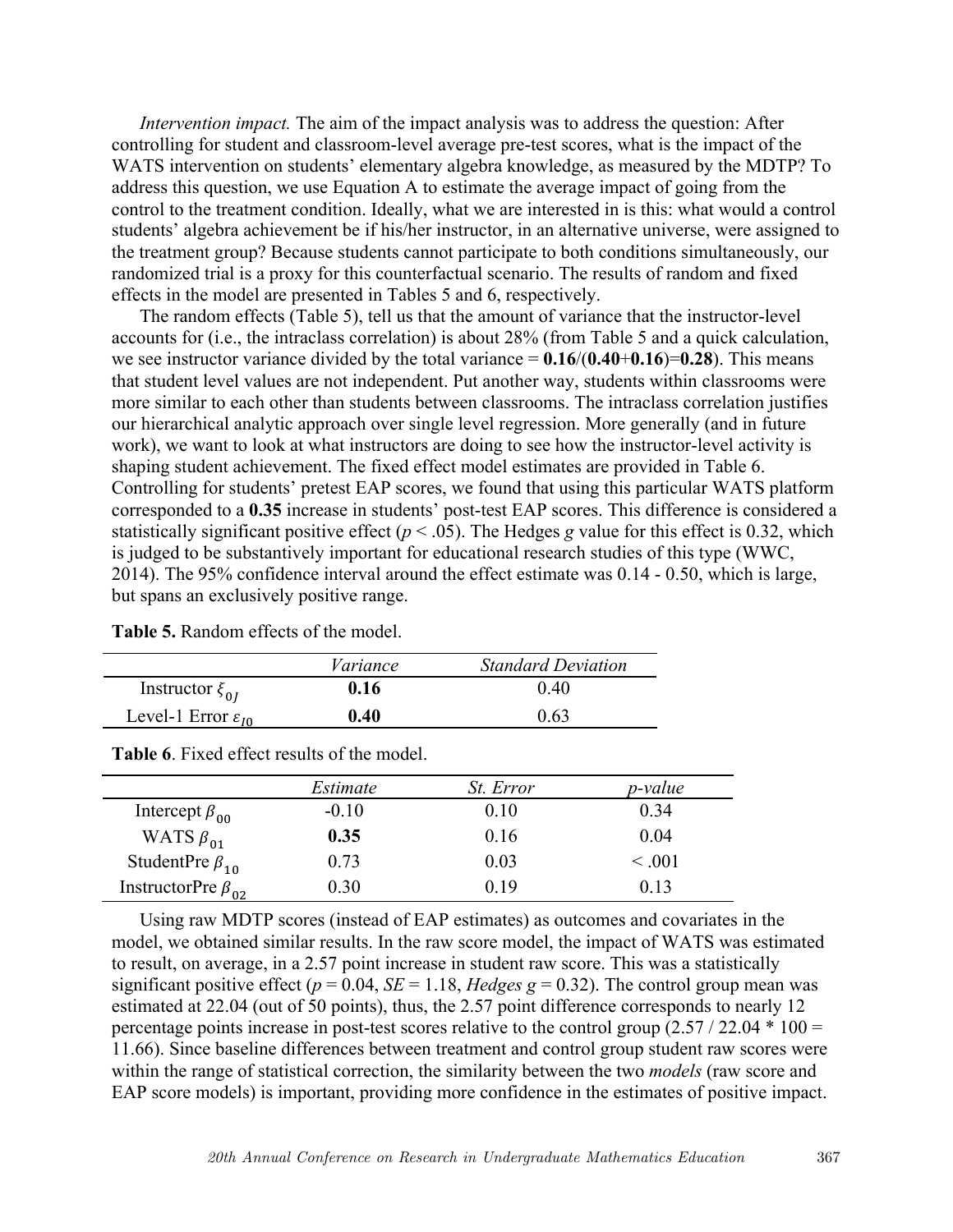The effect size across both analyses was estimated at 0.32. This result can be interpreted as the WATS group of students would have scored an estimated 0.32 standard deviations higher, on average, than the control group of students on the MDTP, had the groups been fully equivalent prior to the intervention. However, to interpret the effect size of 0.32 in a more meaningful way, we converted the effect size using properties of the normal distribution. In a normed sample, a one standard deviation increase from the middle of the distribution corresponds to a 34 percentile point increase in scores. Thus, an effect size of .32 would correspond to an approximate 11 percentile point increase in scores (i.e.,  $.32 * 34 = 10.88$ ). Therefore, if students in the control condition perform at the  $50<sup>th</sup>$  percentile in a normed sample, the students in the WATS condition would perform at the 61<sup>st</sup> percentile in the normed sample  $(50 + 10.88 = 60.88)$ .

While these results suggest that WATS has a positive impact on students' elementary algebra achievement, it is important to note that this study suffered from high instructor attrition. This fact, coupled with moderate to large baseline differences at pretest, warrant caution in interpreting the results. In order to determine whether the results of the present study are robust, we are repeating the study with a second cohort of instructors and their students in the 2016-17 school year. Pooling the results of these two studies will help to determine the extent to which the findings replicate with different samples and will lend more confidence in the study conclusions (Cheung & Slavin, 2015).

### **Qualitative Analysis**

As in many curricular projects, developers of the WATS in our study paid attention to learning theory in determining the content in the web-based system, but the same was not true for determining implementation processes and structures. The pragmatic details of large-scale classroom use were under-specified. Developers articulated their assumptions about what students learned as they completed activities, but the roles of specific components, including the instructor role in the mediation of learning, were not clearly defined. Thus, there was an underdetermined "it" to which developers expected implementers (instructors and students) to be faithful.

*Fidelity of implementation* is the degree to which an intervention or program is delivered as intended (Dusenbury, Brannigan, Falco, & Hansen, 2003). Do implementers understand the trade-offs in the daily decisions they must make "in the wild" and the short and long-term consequences on student learning as a result of compromises in fidelity? As Munter and colleagues (2014) have pointed out, there is no agreement on how to assess fidelity of implementation. However, there is a growing consensus on a component-based approach to measuring its structure and processes (Century & Cassata, 2014). Century and Cassata's summary of research offers five components to consider in fidelity of implementation: Diagnostic, Procedural, Educative, Pedagogical, and Student Engagement (Table 7, next page).

The components in Table 7 are operationalized through a rubric, a guide for collecting and reporting data in our implementation study. A rubric articulates the expectations for a category by listing the criteria, or what counts, and describes the levels of quality from low to high.

Each component has several factors that define the component. The research team has developed a rubric for fidelity of implementation that identifies measurable attributes for each component (for example, see Table 8 on the next page for some detail on the "educative" component). Data for assessing each row come from the survey, observation, and interview measures described earlier.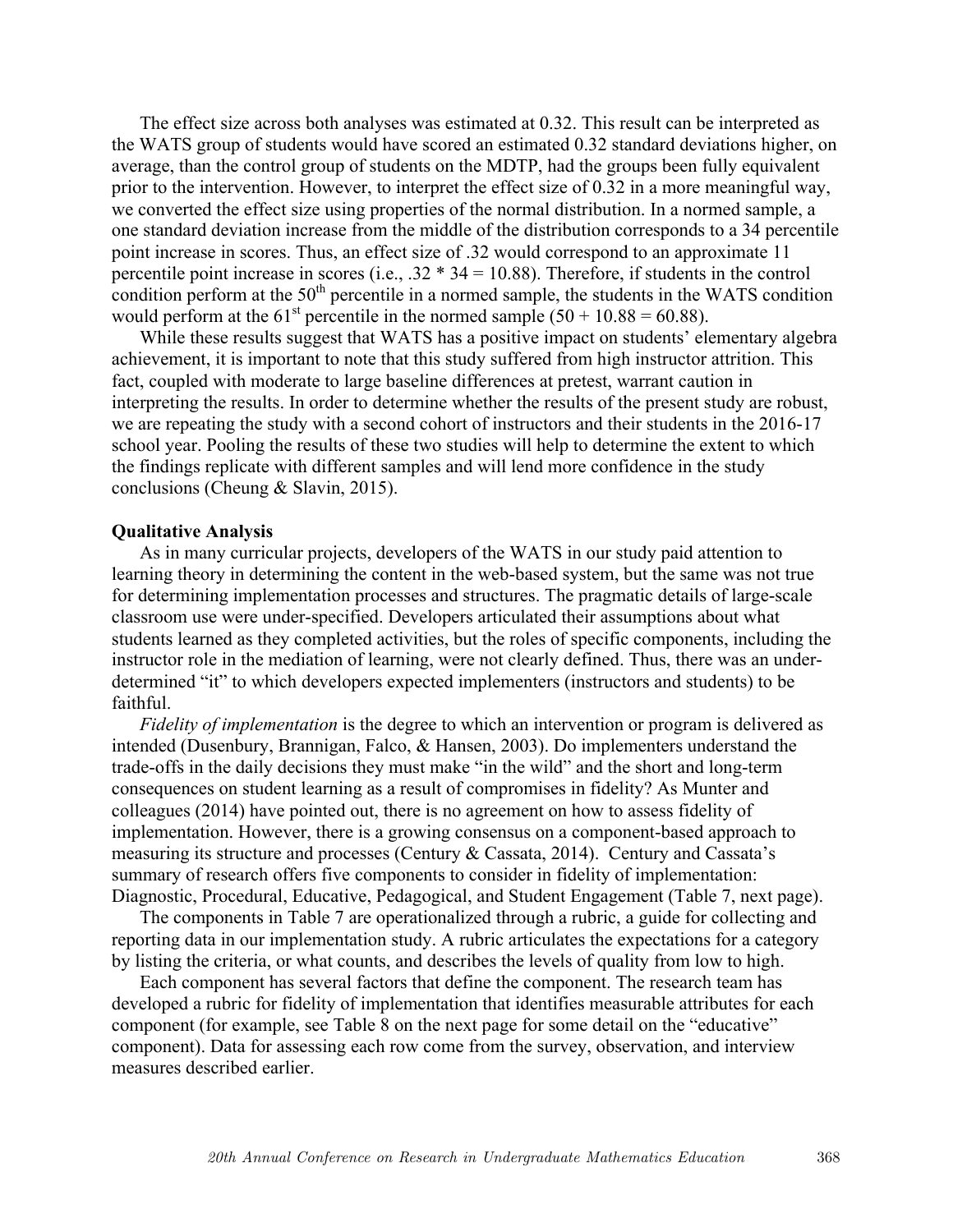| Components              | Focus                                                                                                                                                                                                                                                                                       |
|-------------------------|---------------------------------------------------------------------------------------------------------------------------------------------------------------------------------------------------------------------------------------------------------------------------------------------|
| Diagnostic              | These factors say what the "it" is that is being implemented (e.g., what<br>makes this particular WATS distinct from other activities).                                                                                                                                                     |
| Structural-Procedural   | These components tell the user (in this case, the instructor) what to do<br>(e.g., assign intervention x times/week, y minutes/use). These are aspects<br>of the <i>expected</i> curriculum.                                                                                                |
| Structural-Educative    | These state the developers' expectations for what the user needs to know<br>relative to the intervention (e.g., types of technological, content, and<br>pedagogical knowledge needed by an instructor).                                                                                     |
| Interaction-Pedagogical | These capture the actions, behaviors, and interactions users are expected<br>to engage in when using the intervention (e.g., intervention is at least $x$<br>$\%$ of assignments, counts for at least $\gamma$ % of student grade). These are<br>aspects of the <i>intended</i> curriculum. |
| Interaction-Engagement  | These components delineate the actions, behaviors, and interactions that<br>students are expected to engage in for successful implementation. These<br>are aspects of the <i>achieved</i> curriculum.                                                                                       |

**Table 7.** Components and Focus in a Fidelity of Implementation Study.

|  | Table 8. Example Rubric Descriptors for Levels of Fidelity, Structural-Educative Component. |  |
|--|---------------------------------------------------------------------------------------------|--|
|  |                                                                                             |  |

| <i>Educative:</i> These components state the developers' expectations for what the user (instructor) |                                             |                            |                             |
|------------------------------------------------------------------------------------------------------|---------------------------------------------|----------------------------|-----------------------------|
|                                                                                                      | needs to know relative to the intervention. |                            |                             |
|                                                                                                      | High Level of Fidelity                      | Moderate Fidelity          | Low Level of Fidelity       |
| Users'                                                                                               | Instructor is proficient to                 | Instructor has some gaps   | Instructor does not have    |
| proficiency in                                                                                       | highly proficient in the                    | in proficiency in the      | basic knowledge and/or      |
| math content                                                                                         | subject matter.                             | subject matter.            | skills in the subject area. |
| Users'                                                                                               | Instructor regularly                        | Instructor struggles to    | Instructor CK, PK,          |
| proficiency in                                                                                       | integrates content,                         | integrate CK, PK, and      | and/or TK sparse or         |
| content $(CK)$ ,                                                                                     | pedagogical, and                            | TK in instruction.         | applied in a haphazard      |
| pedagogical                                                                                          | technological                               | Occasionally sends         | manner in classroom         |
| $(PK)$ , and                                                                                         | knowledge (TK) in                           | digital messages to        | instruction. Rarely uses    |
| technological                                                                                        | classroom instruction.                      | students using WATS        | <b>WATS</b> tools to        |
| knowledge                                                                                            | Communicates with                           | tools.                     | communicate with            |
| (TK)                                                                                                 | students through WATS.                      |                            | students.                   |
| Users'                                                                                               | Instructor understands                      | Instructor is aware of it, | Instructor is not aware     |
| knowledge of                                                                                         | philosophy of WATS                          | but understanding of the   | of or does not              |
| philosophy                                                                                           | resources (practice                         | philosophy of WATS         | understand philosophy       |
| behind the                                                                                           | items, "mastery                             | tool has some gaps.        | of WATS resources.          |
| intervention                                                                                         | mechanics," analytics,                      |                            |                             |
|                                                                                                      | and coaching tools),                        |                            |                             |
| Users'                                                                                               | Instructor understands                      | Instructor understanding   | Instructor does not         |
| knowledge of                                                                                         | the purpose, procedures,                    | has some gaps (e.g.,       | understand the purpose,     |
| requirements                                                                                         | and/or the desired                          | may know purpose, but      | procedures, and/or          |
| of the                                                                                               | outcomes of the project                     | not all procedures, or     | desired outcomes.           |
| intervention*                                                                                        | (i.e., "masterv")                           | desired outcomes).         | Problems are typical.       |
| * Note: Disagreeing is okay, this is about instructor knowledge of it.                               |                                             |                            |                             |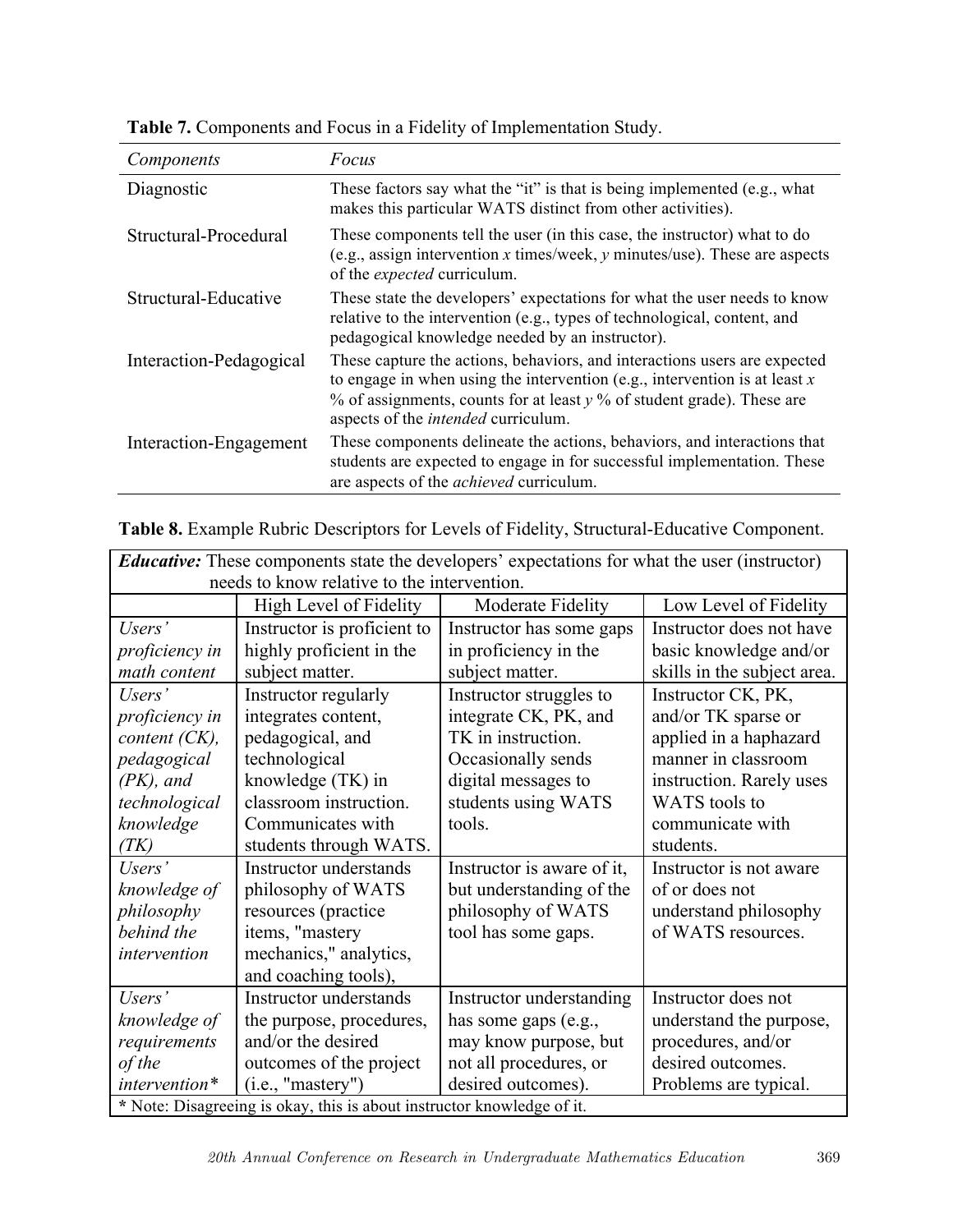### **Defining and Refining Measures for the Fidelity of Implementation Rubric**

The ultimate purpose of a fidelity of implementation rubric is to unpack and articulate the conditions of implementation and the relationship between those conditions and impact on student achievement. In addition to allowing identification of alignment between developer expectations and classroom enactment, an examination of implementation provides the opportunity to discover where productive adaptations may be made by instructors, adaptations that boost student achievement beyond that associated with an implementation faithful to the developers' view.

In using the rubric, we assign a number to each level of fidelity for each teacher across the year of data collection. This can be as simple as the approach shown in Table 8, a 3 for a high level of fidelity, 2 for a moderate level of fidelity, or a 1 for a low level. The general score for a teacher-level index of implementation fidelity will be the total number of points assigned in completing the rubric as a ratio of the total possible. At a more detailed level, once we have completed rubric analysis to create the row by row scores for each instructor, these scores will be used as a vector of values in statistical modeling of the impact of the intervention as part of a "specific fidelity index" (Hulleman & Cordray, 2009).

We are at the beginning of addressing Research Question 2: What challenges to use-asintended (by developers) are faculty encountering and how are they responding to the challenges as they implement the WATS tool? To date, analysis of observations, interviews, and weekly logs has provided the opportunity to discover instructional orientations. Several orientations are emerging from analysis now and include a "denial" orientation in which instructors see the WATS as no different from themselves as a teacher, a "polarized" orientation where an instructor is either indifferent (no/low expectations for success) or enthusiastic (high/excessive expectations for success) about the power of student engagement with the WATS, a "cautious optimism" in which the instructor sees the WATS as one tool in a collection of resources to be used strategically in designing instruction, or an "adaptation" orientation in the sense that the instructor sees the WATS as a resource for which appropriate instructional use is negotiated with and through the students' goals for interaction with the software in the context of the algebra course. In addition to the fidelity scoring of alignment between developer expectations and classroom enactment, these orientations may serve to explain the relationship between implementation and impact, getting at how and for whom WATS are most effective.

#### **Next Steps**

As indicated above, we will continue this study with a second cohort of new participants in the 2016-2017 academic year. Our specific objectives in the coming six months are to complete the second cohort's efficacy semester, generate fidelity indices for each instructor in each cohort, and complete separate and collective statistical modeling explorations.

*Implications for practice.* Though the study is ongoing, the early results might be considered promising. If the question is: Should I use a WATS? The answer is: It depends. Taking into account the potentially biased statistical impact results to date and the exploration of variation in instructor implementation, it appears likely that an orientation of "cautious optimism" or "adaptation" may be required for a dynamic WATS tool like the one in the study to have significant impact on student learning.

*Implications for research.* A mixed-methods study like the one reported here is large and complex. We note here that there were significant challenges in recruiting and retaining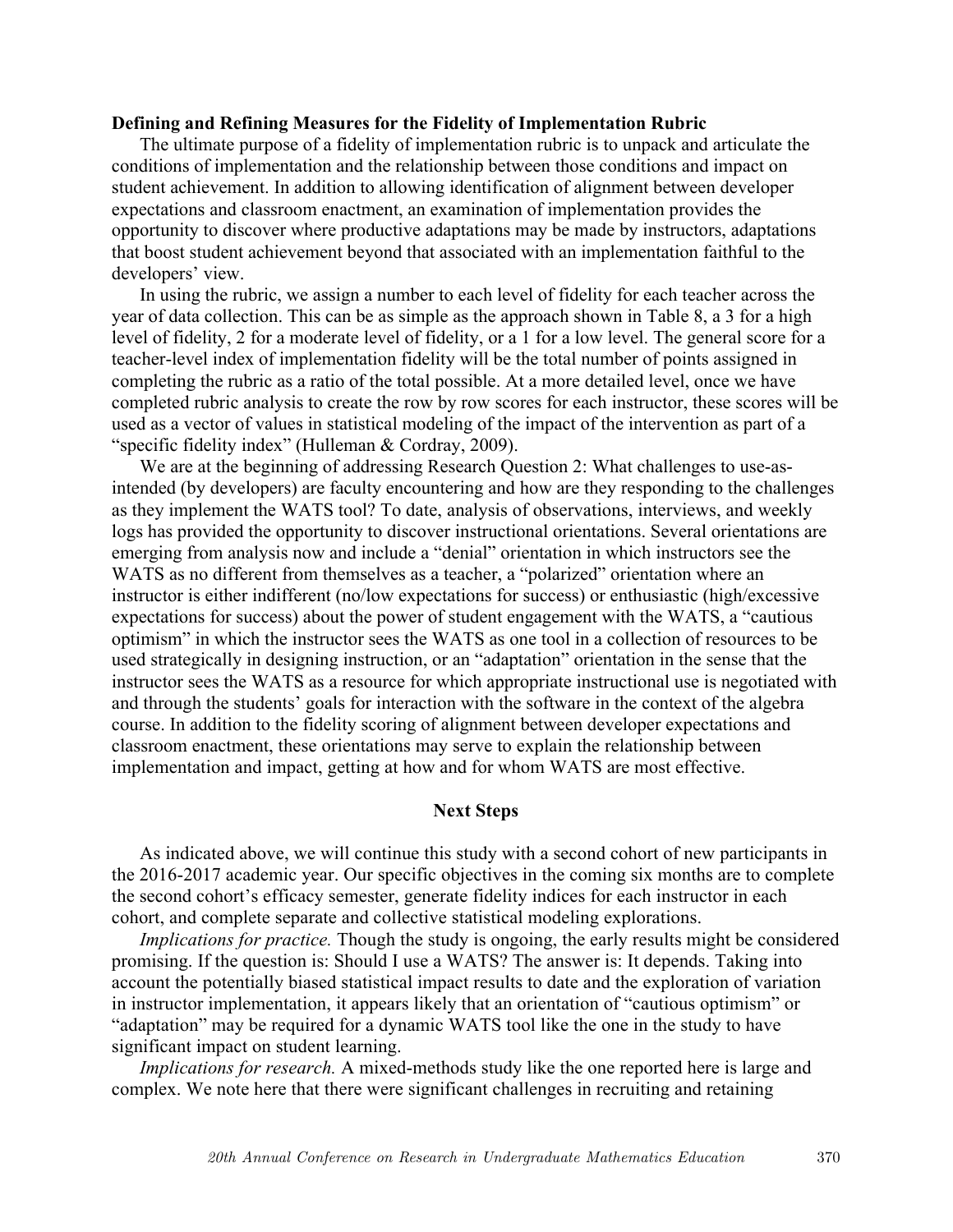community college mathematics faculty for the project. To build community and assist in future research efforts in two-year colleges (and as part of our dissemination about the work) we have targeted outlets read by community college faculty (e.g., MathAMATYC Educator – a journal of the American Mathematical Association of Two Year Colleges). It is important for practitioners and potential participants in studies on research in undergraduate mathematics education to be aware of research and the enormous contributions they can make to it. Secondly, a major implication for research (for us) was the work in managing all the data generated by the project. The reader is encouraged to review the piece by our colleague Aleata Hubbard that also was presented at the conference, *Data Cleaning in Mathematics Education Research: The Overlooked Methodological Step*.

### **Acknowledgements**

This project is supported by a grant from the U.S. Department of Education, Institute of Education Sciences (IESR305A140340). Any opinions, findings, conclusions or recommendations are those of the authors and do not necessarily reflect the views of the Federal Government

### **References**

- Anderson, J. R., Corbett, A. T., Koedinger, K. R., & Pelletier, R. (1995). Cognitive tutors: Lessons learned. *Journal of the Learning Sciences, 4*(2), 167-207.
- Bishop, A. R. (2010). *The effect of a math emporium course redesign in developmental and introductory mathematics courses on student achievement and students' attitudes toward mathematics at a two-year college* (Doctoral dissertation). Retrieved from http://aquila.usm.edu/dissertations/471
- Buzzetto-More, N., & Ukoha, O. (2009). The efficacy of a web-based instruction and remediation program on student learning. *Issues in Informing Science and Information Technology*, 6, 285-298.
- Cheung, A., & Slavin, R.E. (2015). *How methodological features affect effect sizes in education. Baltimore,* MD: Johns Hopkins University, Center for Research and Reform in Education. Source: http://www.bestevidence.org/methods/methods.html
- Dusenbury, L., Brannigan, R., Falco, M., & Hansen, W. B. (2003). A review of research on fidelity of implementation: implications for drug abuse prevention in school settings. *Health Education Research*, *18*(2), 237-256.
- Gerachis, C., & Manaster, A. (1995). *User manual*. Mathematics Diagnostic Testing Project, California State University/University of California. Retrieved from http://mdtp.ucsd.edu/approvalstatus.shtml
- Hauk, S., Powers, R. A., & Segalla, A. (2015). A comparison of web-based and paper-and-pencil homework on student performance in college algebra. *PRIMUS*, *25*(1), 61-79.
- Hill, C. J., Bloom, H. S., Black, A. R., & Lipsey, M. W. (2008). Empirical benchmarks for interpreting effect sizes in research. *Child Development Perspectives, 2(3),* 172- 177.
- Hulleman, C. S., & Cordray, D. (2009). Moving from the lab to the field: The role of fidelity and achieved relative intervention strength. *Journal of Research on Educational Effectiveness*, 2(1), 88-110.